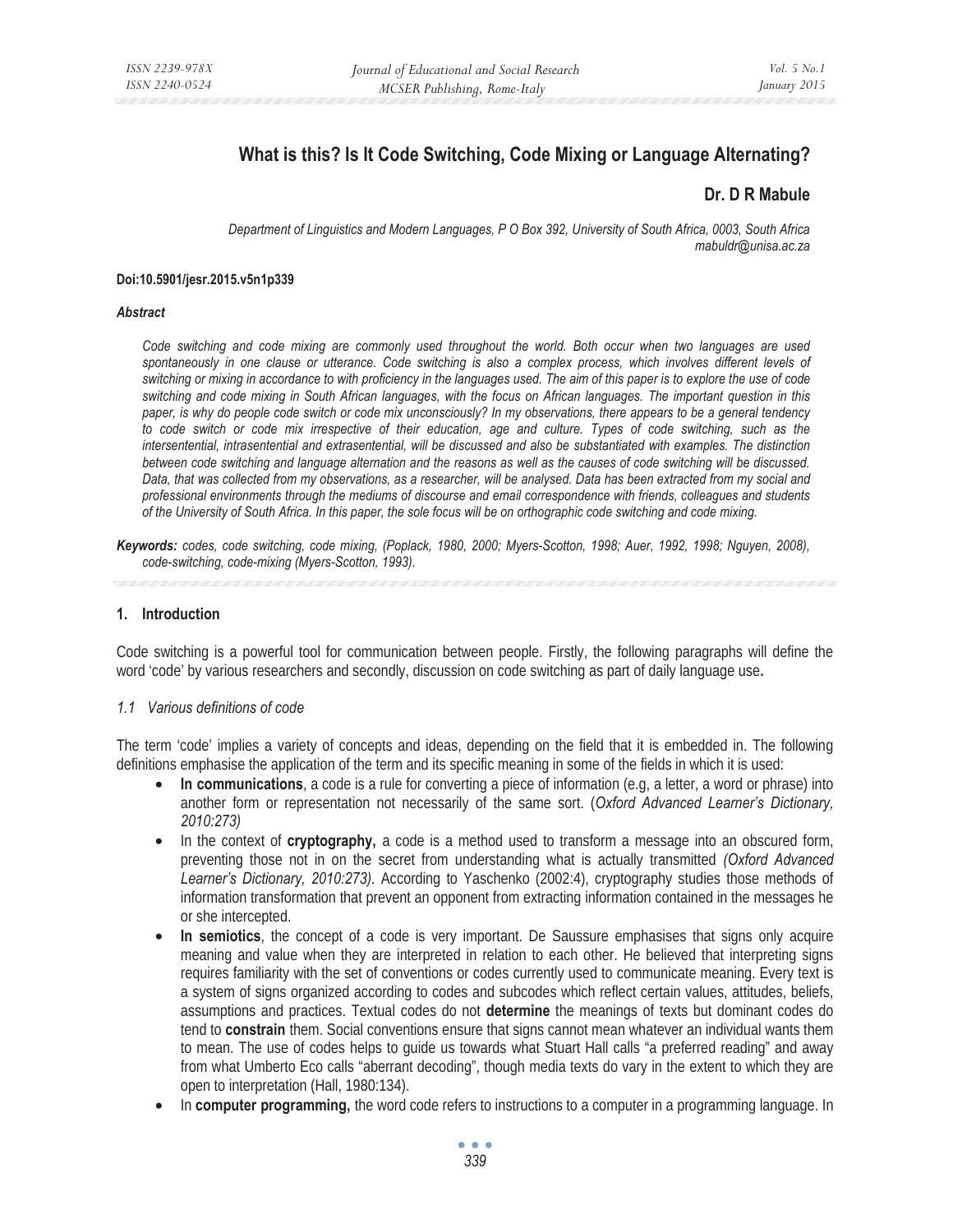this usage, "code" typically stands for source code, and the verb 'to code' means to write source code to program *(Oxford Advanced Learner's Dictionary, 2010: 273).* 

### *1.2 Introduction of code switching within South African languages*

South Africa is a multilingual country, therefore code switching and code mixing functions predominantly among the citizens of this country. It happens consciously and unconsciously depending on the circumstances that the users find themselves in. The aim of this paper is to explore the use of code switching and code mixing within South African languages. There will be a discussion on types of code switching and code mixing and which will be supported with examples. The types of code switching and code mixing will be addressed in this paper and these will be supported with fitting examples. The distinction between code switching and language alternation and the reasons as well as the causes of code switching will also be discussed.

Code switching can be defined as the use of two or more linguistic varieties in the same conversation. Crystal (1987) suggests that code switching or language switching occurs when two bilingual individuals alternates two languages during their speech between them. This kind of language alternation happens generally amongst bilinguals. These alternations can include sentences and/or phrases from both languages in a long and successive sentence or paragraph.

Code switching and code mixing are phenomena which occur regularly in multilingual communities reflecting social group memberships. There are many reasons why people code switch and one of the reasons may be what the participants want to project in order to identify themselves as members of certain social groups and to negotiate their position in interpersonal relations.

Northern Sotho (one of South Africa's eleven (11) official languages) is in contact with the other ten official languages. In addition, Northern Sotho is in contact with its own dialectical varieties. The use of code switching and code mixing between Northern Sotho speakers and other African languages will be discussed in this paper.

### **2. Code Switching and Code Mixing**

Many scholars have attempted to define code switching and code mixing. Among them are Amuda (1989), Atoye (1994) and Belly (1976). Hymes (1971) defines code switching as "a common term for alternative use of two or more languages, varieties of a language or even speech styles", while Bokamba (1989:278) defines both concepts as follows: "Code switching is the mixing of words, phrases and sentences from distinct grammatical (sub)systems across sentence boundaries within the same speech event…code mixing is the embedding of various linguistic units such as affixes (bound morphemes), words (unbound morphemes), phrases and clauses from cooperative activity where the participants, in order to infer what is intended, must reconcile what they hear with what they understand."

Auer (1998:1) defines c**ode switching** as the "alternating use of two or more codes within one conversational episode". In this case, "codes" refer to distinct language varieties or dialect. Although code switching is a common linguistic outcome in situations of language contact, prevailing ideologies of linguistic purity discredit the practice in most bilingual communities. It is considered a chaotic practice and it is seen by other research linguists as a sign of lack of mastery of either or both languages.

Weinreich (1953:73) a leading researcher on bilingualism has claimed that "the ideal bilingual is someone who is able to switch between languages when required to do so by changes in the situation but does not switch when the speech situation is unchanged and 'certainly not within a single sentence.'" Specialists in code switching, however, recognize code switching as a functional practice and as a sign of bilingual competence. Competence in this paper has a twofold meaning: it can mean the ability to speak two or more languages fluently and the ability to understand two or more languages fully but not necessarily being able to speak them fluently. It is clear that code switching is a verbal skill requiring a large degree of competence in more than one language, rather than a defect arising from insufficient knowledge of one or the other language" (Poplack: 2000).

Wardhaugh (2000:100) suggests the following: "People are usually required to select a particular set of codes whenever they choose to speak. They also decide to switch from one code to another or mix codes even within sometimes every utterance and thereby create a new code."

According to Myers-Scotton (1993:47) code switching refers to the "use of two or more languages in the same conversation, usually within the same conversational turn, or even within the same sentence of that turn." **Code switching** is the shifting by a speaker from language A to language B.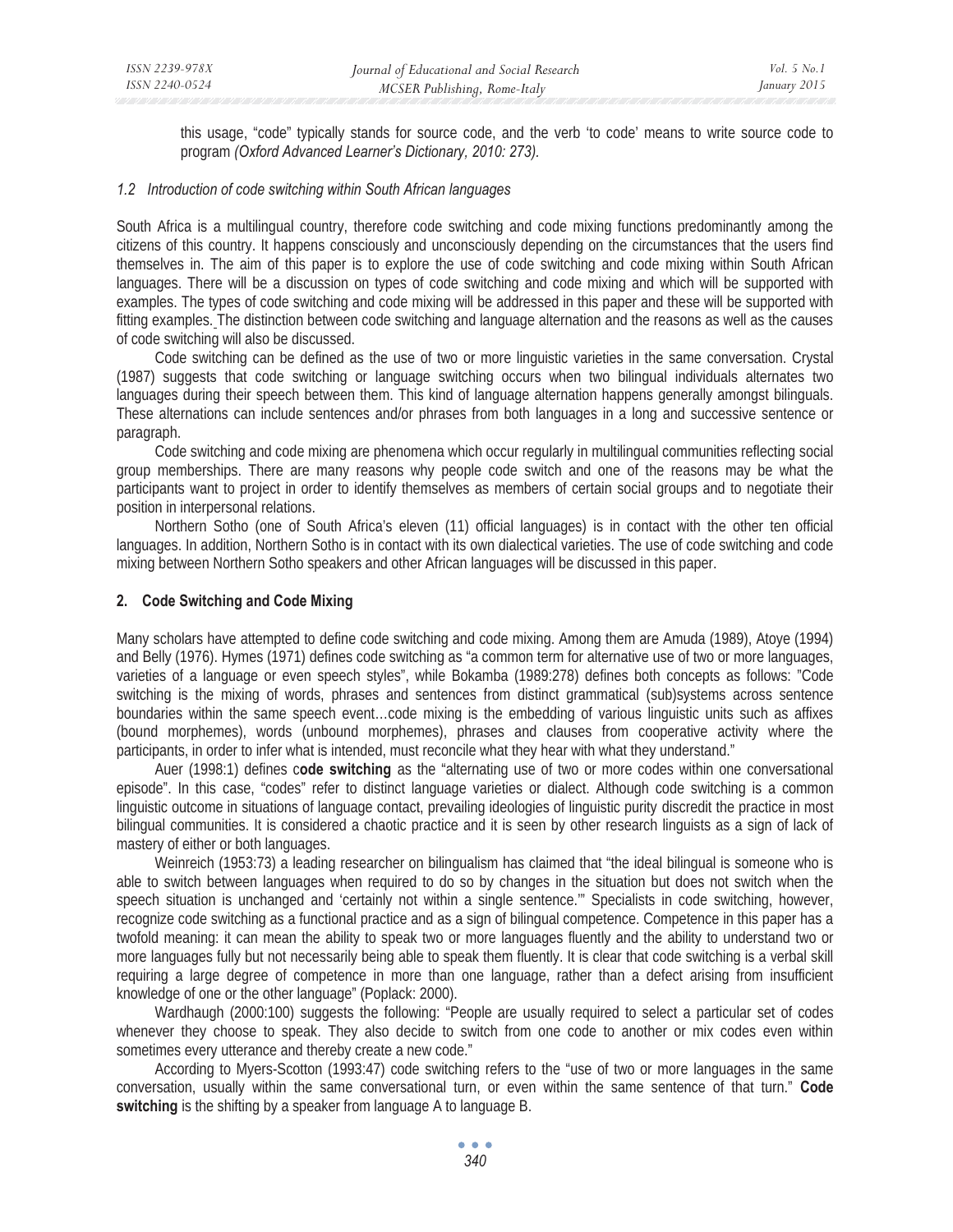# *2.1 Myers-Scotton's model*

Code switching is a socially motivated strategy that is employed for producing a sequence of unmarked choices, to establish itself as the marked choice. Speakers sometimes switch when they started a conversation in an unmarked choice.

In Myers-Scotton's (1998: 4) markedness model, markedness relates to the choice of one linguistic variety over other possible varieties. Myers-Scotton (1993) classified code switching into four different types: marked, unmarked, sequential, and exploratory code switching. The markedness model will now be dealt with in more detail.

## *2.1.1 Code switching as a marked choice*

Marked code switching directs speakers to make a marked code choice which is not in the unmarked index of the unmarked rights and obligations (RO) set in an interaction. RO is a theoretical construction upon which speakers can base expectations in a given interactional setting in their community (Myers-Scotton 1998:23). RO accounts for codes of behaviour and norms that are established and then maintained in social communities. Such a choice is made when a speaker wishes to establish a new RO set as unmarked for the current exchange.

In code switching as a marked choice, a speaker wants to distance himself or herself from the expected RO set (Myers-Scotton, 1993:131). Marked choice normally takes place in a formal conversation for which an unmarked language choice of each participant is expected. The choices that are made clearly indicate the appropriate RO set in that social context. Marked choices can be said to be the negotiation against the unmarked RO set. Myers-Scotton (1993:132) emphasises that there is one general motive for making marked choices. The one motive is that the speakers engage in a marked code switching to indicate a range of emotions from anger to affection, as well as negotiating outcomes ranging from demonstrations of authority to assertion of ethnic identity.

# *2.1.2 Code switching as an unmarked choice*

The unmarked code switching choice directs the speaker to speak in a certain way depending on the situation. In many multilingual communities, the unmarked choice of code switching occurs when two languages are spoken within one conversation. The conditions that promote unmarked code switching differ from one multilingual country to another (Myers-Scotton, 1993:20). In African countries, code switching is done between colonial languages and indigenous languages. Africans speak their own common first language with their ethnic peers and English or Afrikaans with other Africans. This is even done in South Africa especially in the case of people who come from rural areas and know their mother tongue only, and English or Afrikaans. Political and economic factors contribute towards code switching. The matrix or base language of the local conversations is normally not English or Afrikaans but their mother tongue.

### *2.1.3 Code switching as an exploratory choice*

A speaker can use the/an exploratory choice when an unmarked code choice is not clear. This type of code switching occurs when the speakers themselves are unsure of the expected or optimal communicative intent or RO set. Exploratory code switching is uncommon and is not often used as the unmarked choice is usually clear (Myers-Scotton, 1993:142).

# *2.2 Examples of code mixing and code switching*

*Code mixing* is expressions in which a mixture of the grammar of one language and another language is used without altering the grammar of the first language used. According to Wardhaugh (1992:107-108), "conversational code-mixing involves the deliberate mixing of two languages without an associated topic change". He indicates that *code-mixing* is usually used as a solidarity marker in multilingual communities and in this paper it seems to be true when one considers the following examples:

Example 1:E-mail (a conversation between colleagues) *Person 1: (1a) Ek voel nie lekker nie en het vir Boss gevra of ek maar kan huis toe gaan. Ek gaan 10 o'clock loop, so sal jy sorg vir die allocations asseblief. Thanks!!*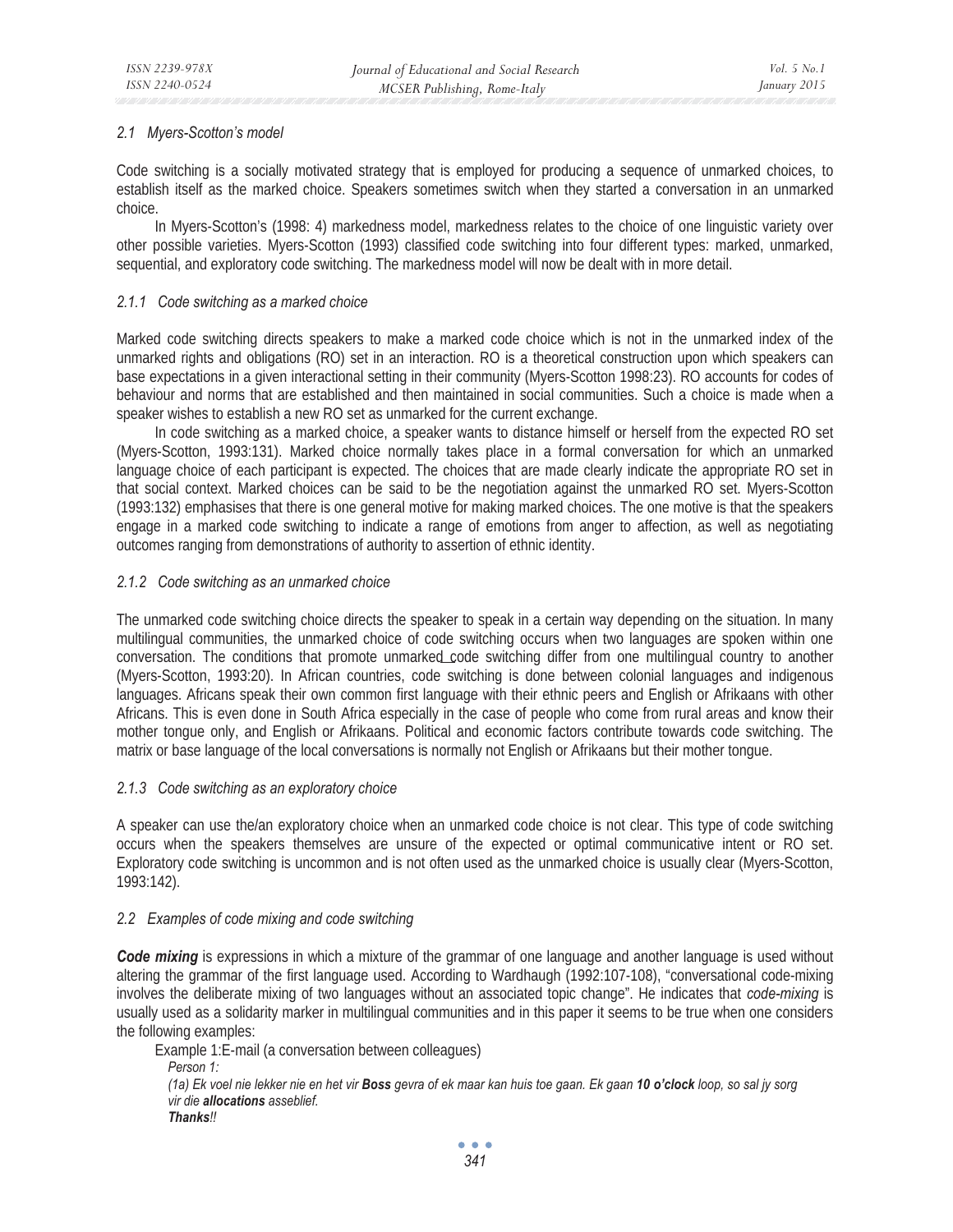*(I don't feel well and I asked the Boss if I can go home. I'm going to leave at 10 o'clock, so will you please do the allocations?) (Thanks!) Person 2: (1b) Mmotse gore a dire diallocations tseo pele a tsamaya. A kere o kgopetse Boss? Or botsisa Boss gore diallocations di tlo dira ke mang? (Tell her she must do the allocations before she leaves. Didn't she said she had asked the Boss for permission to leave? Or ask the Boss who is going to do the allocations?) Person 3: (1c) Boss ga a yo… she has a Management Training ya matsatsi a three a a latelang. (The Boss is not there…She has Management Training for the next three days.) Example 2: E-mail (conversation between partners) (2a) Mothaka : what is your star baby ke se go balele? (Mothaka: What is your star Baby so that I can read it for you?) (2b) Baby : ga ke itse, (Baby: I do not know,) (2c) Mothaka : OK birthday ya gago ke eng? (Mothaka: OK, when is your birthday?) (2d) Baby : e ka July, (Baby: in July) (2e) Mothaka : star sa gago ke CANCER dear, (Mothaka: Your star is CANCER dear,) (2f) Baby : a wena oka itumela ha nkare star sa gago ke HIV? (Baby: Will you be happy if I say your star is HIV?)* 

In this paper the term **code switching** is used to indicate intersentential and intrasentential code **mixing** as well as code **switches** between longer stretches of text, but not borrowing of the kind where a foreign word has been integrated into the lexical system of another language. Hamers and Blanc (2000:259) suggest the following position:

Borrowing and code- switching are phenomena at either end of a continuum: an established loan-word is a historically transmitted word that has been integrated with the recipient language, while code switching is [a] more or less spontaneous, bounded switch from sentences of one language to sentences of another, affecting all levels of linguistic structure simultaneously. Borrowings may look like code- switches in that they retain the foreign status (especially phonology), while code- switches often resemble borrowings in brevity and in being fitted into the syntax of another language.

The following illustrate borrowing that has been used and adapted permanently in Northern Sotho:

- (3a) Sekotlelo > borrowed and adapted from Afrikaans **skottel**
- (3b) Pirinki > borrowed and adapted from Afrikaans **piering**
- (3c) Komiki >borrowed and adapted from Afrikaans **koppie**
- (3d) Poleiti > borrowed and adapted from English **plate**
- (3e) Foroko > borrowed and adapted from both Afrikaans **vurk** and English **fork, etc.**

This general description was selected as it is not the intent in this paper, but to rather explain the situation that exists in the multilingual society of South Africa, where code switching is mostly the unmarked choice for members of the community.

#### *2.3 Types of code switching as distinguished by Poplack*

Poplack (2000) distinguishes three types of code switching: extrasentential, intersentential, and intrasentential. Extrasentential switching is the insertion of tag elements from one language into a monolingual discourse in another language. Tag elements are words or phrases from another language which are inserted at the end of a sentence or utterance boundary. The switch occurs outside the sentences or phrase as explained prior. In most cases they are not in the same base language as the entire sentence. Examples of extrasentential code switching include the addition of "okay", "well" or "you know" to a normal monolingual Northern Sotho discourse. Intersentential switching refers to switching at the sentence or utterance boundary, whereas intrasentential switching is characterized by a switch from one language to another language within a single utterance.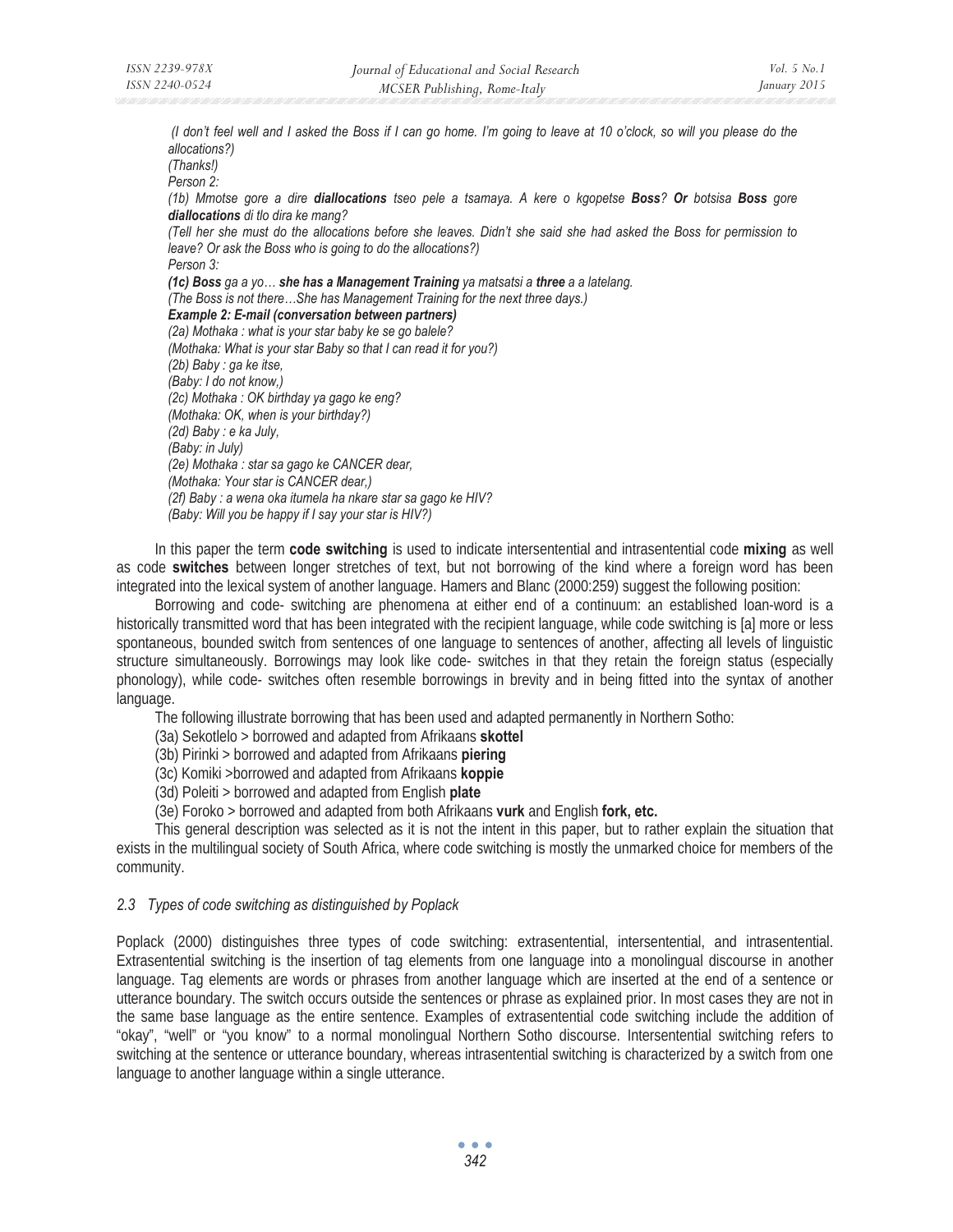### *2.3.1 Extrasentential code switching*

Extrasentential switching is the insertion of tag elements from one language into a monolingual discourse in another language. The examples below indicate the use of English language tags in a monolingual Northern Sotho discourse. **Examples** 

*(4a) Bana ba lehono ga ba na mekgwa, right? (Today's children do not have manners.) (4b) Ge ke etla mošomong ka mehla, monna yo o ntšhala morago, you know! (When I come to work every day, this man follows me.) (4c) Ke tla go nokelela tšhelete ka pankeng, okay? (I will deposit money in your bank account.)* 

The examples above indicate tagging where certain English language words are inserted into a monolingual discourse which is Northern Sotho.

#### *2.3.2 Intersentential code switching*

The intersentential code switching where switching occurs at the sentence boundary. The base language is Northern Sotho and it is followed by English.

Examples

*(5a) Ngwana wa rakgadi o sepela bošego and she doesn't want to be reprimanded. (My aunt's child likes going out during the night and she doesn't want to be called to order.) (5b) Hlogo ya sekolo sa rena e kgethela bana dithuto, she will choose subjects that learners don't want to learn. (Our principal chooses subjects for the learners, of which she will choose subjects that learners don't want to learn.) (5c) Morena Matlala ke mogogi wa kereke ya rena gomme he is such a gentle person. (Mr Matlala is our church leader and he is a gentle person.)* 

#### *2.3.3 Intrasentential code switching*

The intrasentential code switching is characterized by a switch from one language to another language within a single utterance. The examples below show the speakers switching or mixing languages from English to Northern Sotho and vice-versa.

Examples

*(6a) Mmule: Matšatši a chentšitse (changed) banna le bona ba a reipiwa (raped), ga go sa le motho yo a lego safe. We are all the same, we are exposed to violence and rape. Ditsotsi di gaketše, they are out of control. Ba dirwa ke gore ba na le more rights than anybody else. Ga go fair gore bona ge ba swarwa ba protect ke molao.* 

*(Mmule: Nowadays things have changed, men are also being raped, and there is no place where a person is safe. We are all the same. We are exposed to violence and rape. Tsotsis (thugs) are ruthless, and they are out of control. The*  problem is that they have more rights than anybody else. It is not fair because when they are arrested they are *protected by the law.)* 

*(6b) Matlakala: It is true mogwera, ga re safe. Government e swanetše go dira something ka taba ye, but it seems, ba bangwe ba di law enforcers ga ba na taba. Ba itirela security ko dintlong tša bona, what about us who cannot afford those security walls?* 

*(Matlakala: It is true my friend, we are not safe. Government must do something about this, but it seems some of the law enforcers do not care. They make their own security for their houses, what about us who cannot afford those security walls?)* 

*(6c) Mmule: It is sad my friend, ga go na seo re ka se dirago, ge e se fela to trust and hope gore one day they will do something.* 

*(Mmule: It is sad my friend, there is nothing that we can do, but we should only trust and hope that one day they will do something.)* 

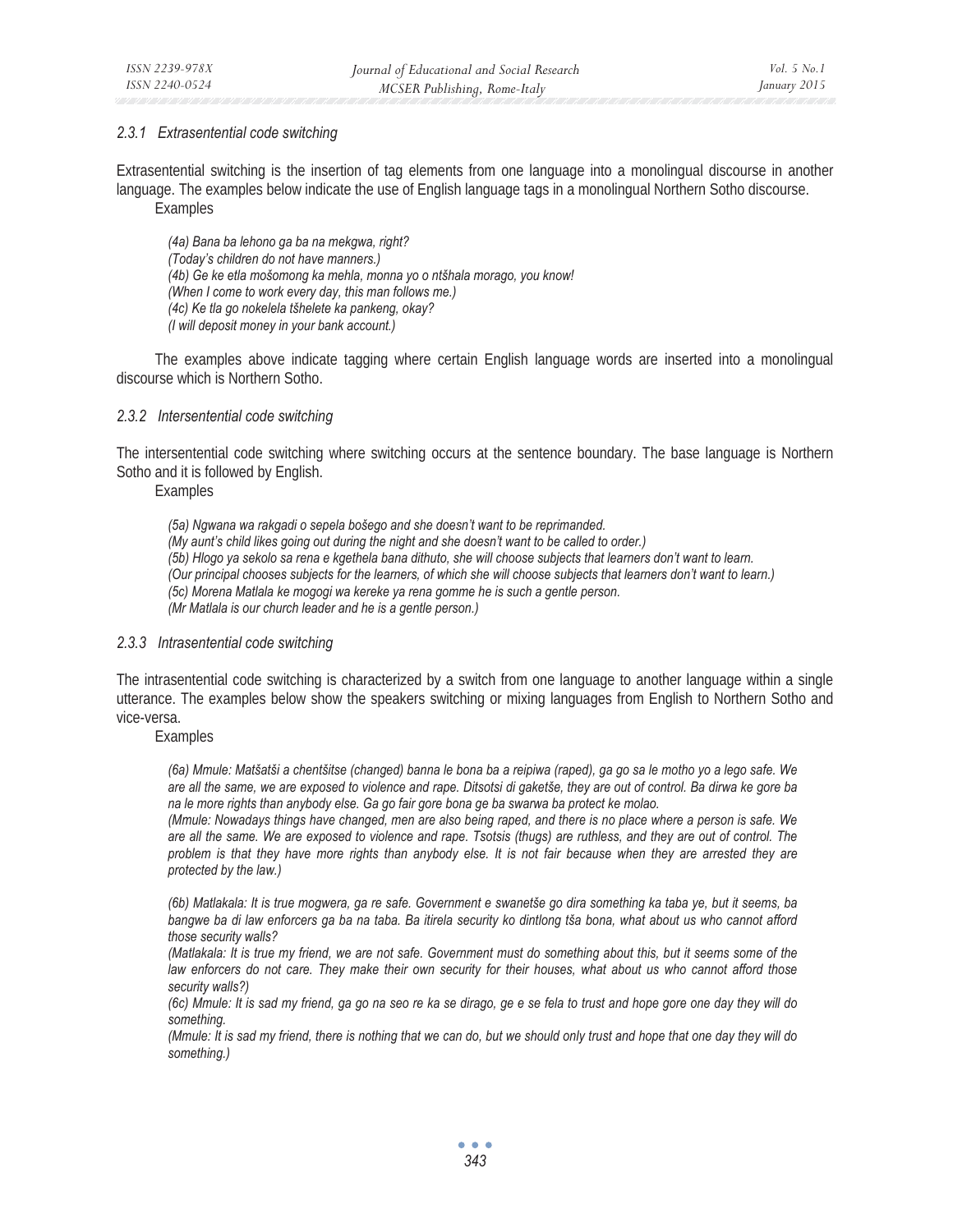### **3. Code Witching and Language Alternation**

The distinction between language alternation and code switching is owed to linguists such as Gumperz (1982, 1992), Auer (Auer & Di Luzo 1992, Auer 1998) Alvarez (1998, 2000), Nilep (2006, 2010) and many others. One can regard language alternation and code switching as two different ways of thinking as language alternation may relate to grammatical form while code switching is related to communicative function. There are utterances that contain features of language alternation. Nilep (2010:2) defines code switching "as the use of language alternation or of code choice in order to contextualize an utterance". He regards this as a matter of code choice where a speaker chooses to speak one language rather than the other. Gumperz (1982) refers to contextualization as a description of the ways in which speakers give cues about how to understand an utterance. These cues can be signals of the formality of the situation, the relationship between the speakers or other elements of context.

The change of language form (language alternation) may signal a change in context of which the practice may be called code switching. Code switching can also be used without switching languages but switching registers. The following examples will highlight this point:

Depending on the situation and the addressees, a teenage boy may use different kinds of language to express the following statement:

He may use this kind of language when talking to his parents:

*(7) Ke nyaka mošomo wa lebakanyana ge dikolo di tswaletše gore ke kgone go patela dieta tšeo ke d i rekilego Silverkous.* 

*(I am looking for a temporary job to do over the holidays so I can pay for the shoes that I bought at Silverkous.) He may use this kind of language when addressing his peers:* 

*(8) Ke batla go kereya spane ka diholiday gore the kgone go patela off dibhathu tše ke di bayileng ko Silverkous. (I am looking for a temporary job to do over the holidays so I can pay for the shoes that I bought at Silverkous.) From the above examples one is able to identify switching of registers. This commonly occurs when individuals wish to express a sense of belonging with a particular social group. The context, relationship and the situation are clearly indicated. It has been observed that monolinguals code switch when they move from an informal regional speech to a formal, standardized one.* 

The following example is what Myers-Scotton (1993) calls "code switching as unmarked choice":

Setting: Entrance to the Volkswagen motor manufacturing plant in the Eastern Cape. The visitor is from Limpopo and he approaches a security guard who happens to speak Northern Sotho fluently. The conversation between the visitor and the security guard begins in Northern Sotho after establishing where the visitor came from:

*(9a) Security guard (Northern Sotho): Thobela Mohlomphegi! (Hallo, sir!) (9b) Visitor (Northern Sotho): Thobela Morena. (Hallo, sir) 9c) Security guard (Northern Sotho): Nka le thuša, mohlomphegi? (Can I help you, sir?) (9d) Visitor (Northern Sotho): Ee, ke na le kopano le Morena Swart ka iri ya lesome. (Yes, I have a meeting with Mr. Swart at ten.) (9e) Security guard (Northern Sotho): Gona e re ke mo leletše mogala goba le a mo tseba? (Should I phone him or do you know him?) (9f) Visitor (Northern Sotho): Aowa ga ke mo tsebe sefahlego, eupša ke boletše le yena ka mogala. (No, I do not know him. We only spoke on the phone.) 9g) Security guard (Northern Sotho): Gona go lokile ke tla mmitša gore a tle go le tšea. Nka se kgone go tloga mo. (It's okay then, I will call him to come and fetch you. I cannot leave this place.) (9h) Visitor (Northern Sotho): Ke a leboga. (Thank you.)* 

The above example can be regarded as an unmarked instance of code switching which is a formal conversation between a security guard and a visitor.

### **4. Code Switching in South Africa**

In South Africa with its multilingual and multicultural society, code switching is not regarded as a useful linguistic tool.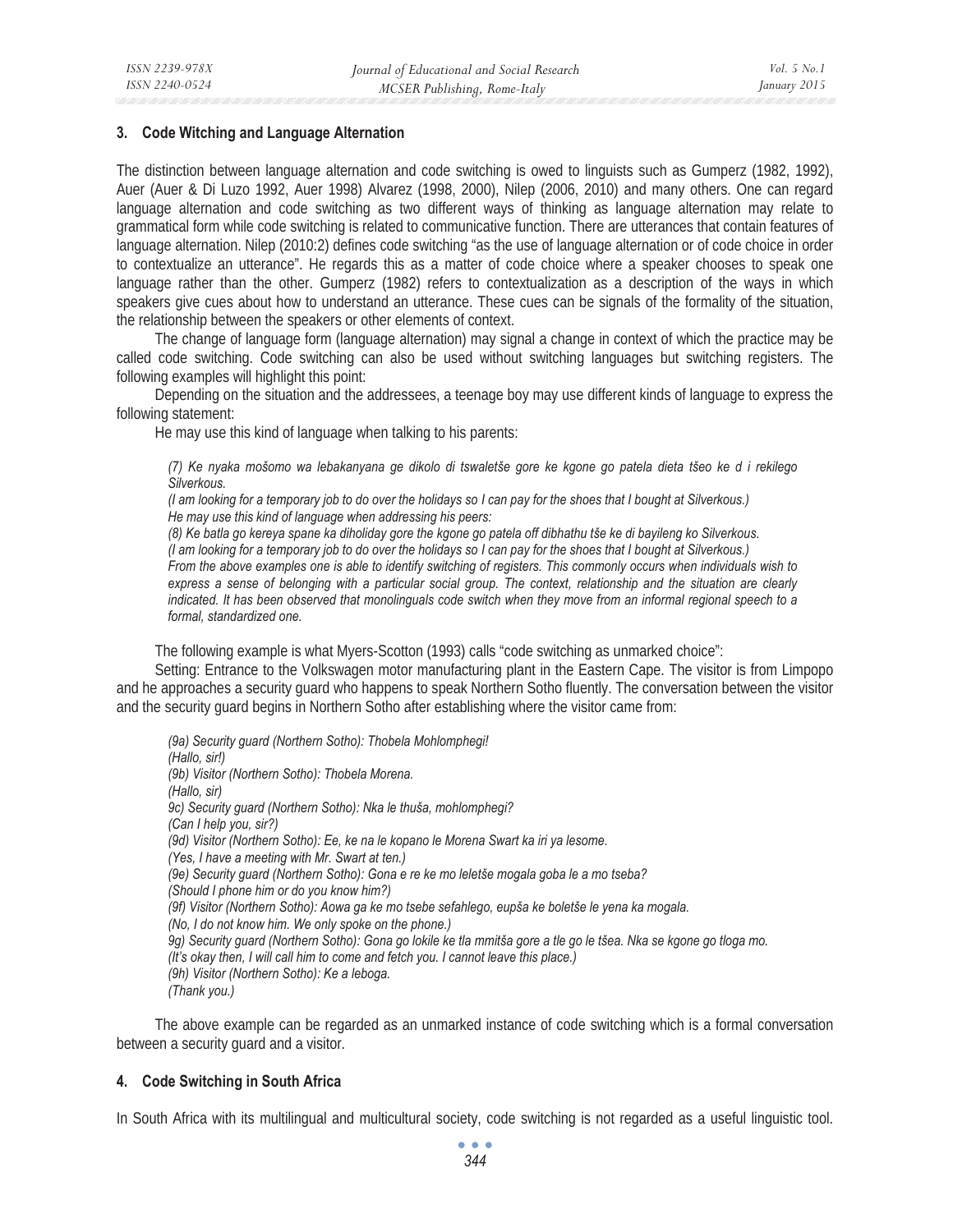Instead, it is stigmatized and teachers who use code switching in their classrooms are made to feel guilty about this practice (Adendorff, 1996:263). Code switching occurs mostly in education and a lot of research has been done around code switching as an educational tool. Finlayson and Slabbert (1997) examined code switching outside of the educational context. They examined the functional aspects of code switching in a South African township. They concentrated on the social function of code switching as a form of accommodation in a particular South African township while this paper will concentrate on the spontaneous use of code switching in general among the citizens in South Africa.

McCormick (2002) focused on the linguistic aspects of code switching, code mixing and convergence in Cape Town, more specifically in District Six. Her study was aimed at highlighting the forms and functions of code switching in the District Six community. McCormick (2002:217) defines code mixing as "speech in which the alternation involves shorter elements, often a single word" and codeswitching as "the alternation of elements longer than one word from two different languages."

Finlayson and Slabbert (1997: 419) observe "…CS (code switching) is unlikely to enjoy official blessing from all language authority purists. This is simply because any one language group would not like [to] openly concede that the use of a rival language in an accommodation situation would enhance not only communication but also the bridging of language separation". Code switching can be explored as a teaching strategy in immersion and/or bilingual classrooms without compromising students', teachers' and parents' expectations of education (Van der Walt, Mabule and De Beer, 2001). Code switching is like letting L1 in at the back door, as discussed by Van der Walt et al (2001).

Code switching is strongly determined by social circumstances, and the language being switched to or from may be intended to say something about the speaker's social stance to indicate solidarity or identification with a specific group (as is the case with young adults), or rejection of a specific group (often a rejection of the rural, traditional people's way of speaking) Van der Walt and Mabule, 2001:298).

According to Van der Walt and M\abule (2001), code switching, of whatever kind, seems to have at least two characteristics that must be highlighted in the context of this article:

- Code switching is a natural phenomenon in bilingual and multilingual communities. It is not a sign of language decay or corruption but it is quite the opposite. It is a sign of the dynamic nature of language and the way in which people make language to serve their needs. One could go so far as to say that persistent and continued code switching is probably the first sign of an incipient, new language.
- Code switching shows a high degree of cognitive and affective control over the grammatical, syntactic and semantic elements of various languages **simultaneously,** specifically in inter-sentential code switching.

### **5. Code Switching and Code Mixing in the Case of Northern Sotho**

Code switching in Northern Sotho occurs in various situations or places. Those institutions include government offices, restaurants and shops, informal conversations and in order to emphasise a statement.

The following are examples of code switching in **government offices**:

*(10a) Government officer: Abošene tatane na mmane Baloyi! Minjhani? (Good day Mr. and Mrs. Baloyi! How are you?) (10b) Mr. and Mrs. Baloyi: Ahee mofumakadi, Mikona (Good day mam, we are fine.) These greetings are informal, but suddenly the officer switches to Northern Sotho as shown below: (10c) Government officer: Nka le thuša ka eng Ntate Baloyi le Mme Baloyi? (How can I help you Mr. and Mrs. Baloyi?) (10d) Mr. Baloyi: Re tlile go rephota diphaepe tša meetse, tšeo di phulegilego. Di dutliša meetse ka mo ntlong, then e ba a mess. (We are here to report burst water pipes. They are dripping water in the house and it is a mess.)* 

The officer will switch to Tsonga if she is a Tsonga speaker and the whole conversation will be in Tsonga, but in this case it can only mean that the officer is a Northern Sotho speaker. This is the reason why she switched to the language that is regarded as the business language or the language that she feels comfortable with.

The following is an example of code switching or code mixing in a **restaurant and/or shop**:

In most restaurants and/or shops, the waiter or the shop assistant will greet the customer and use the language that will make the customer feel at ease. In these situations, the response from the customer sometimes dictates the base language: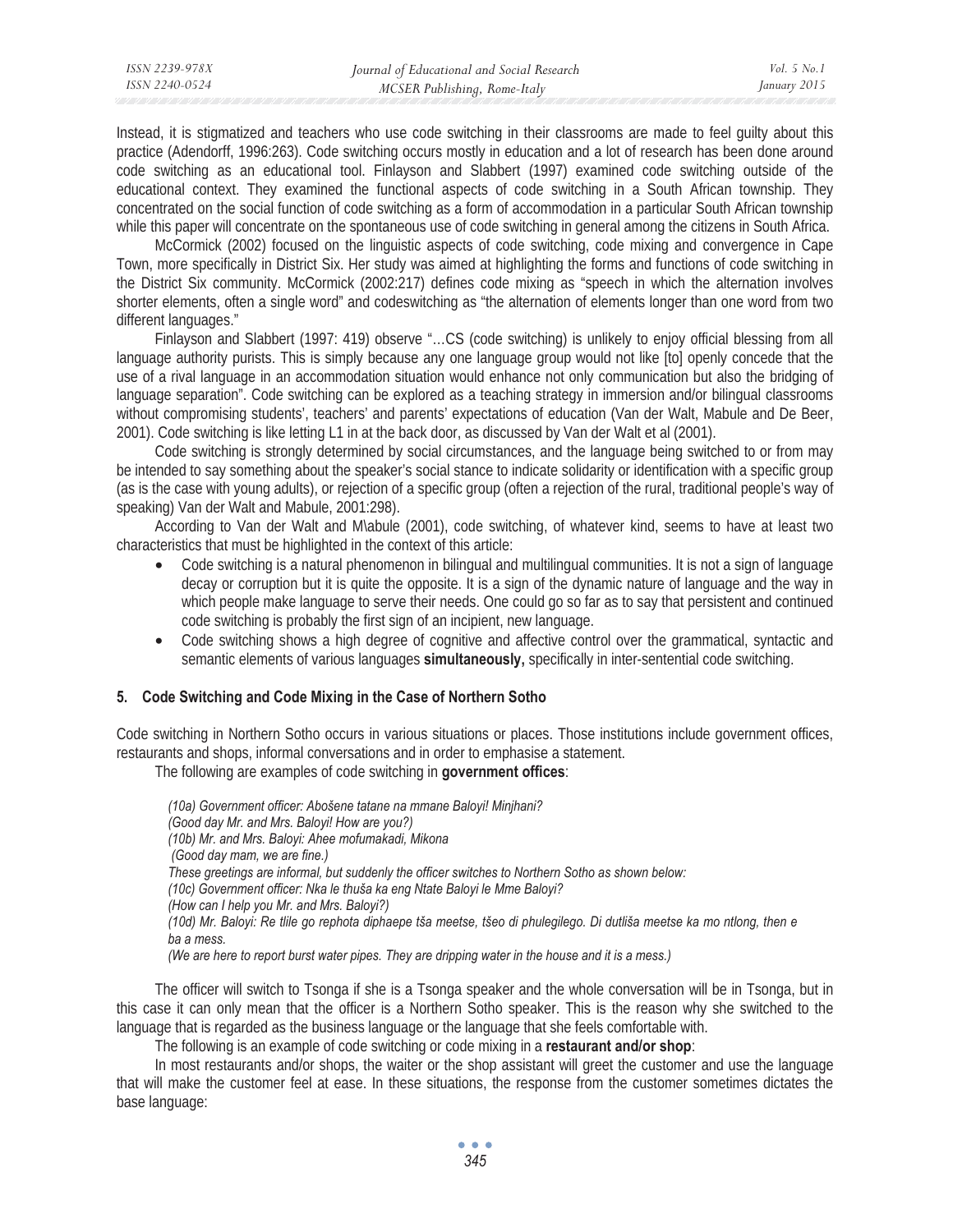*(11a) Shop assistant: Good day, mam! Can I help you? (Good day, mam! Can I help you?) (11b) Customer: Thobela kgarebe. Ee le ka nthuša. Ke nyaka moo le rekišago diwatch. (Good day lady. Yes, you can help me. I want a place where they sell watches.) (11c) Shop assistant: Angazi ukuthi o thini? Can you repeat what you said in English? (I don't understand you? Can you repeat what you said in English?) (11d) Customer: Oh! You are speaking Zulu? My Zulu is rotten but ngiza ku zama. Ngi funa la ku thengiswa khona iwatch. (Oh! You're speaking Zulu? My Zulu is bad, but I will try. I want a place where they sell watches.) (11e) Shop assistant: Oh! Ngisa gu bonisa e section ya khona. Uza ngibiza ma ufuni ucedo? (Oh! I will show you that section. You will call me when you want help?) (11f) Customer: gulungile. Ngiyabonga. (It's okay. Thank you.)* 

In this example, the customer is prepared to sacrifice her language in order to get the best possible assistance. The two examples of code switching above can be regarded as a formal and an informal conversation respectively.

An example below shows code switching used to **emphasize a point**:

*(12) Izinto azi hambe kahle la emkhandlweni, ke mathata fela. Baya lwana, go lwelwa ditulo. (Things are not right in the organization, there are only problems. They are fighting; they are fighting for positions.)* 

The expression of dissatisfaction or pressure of some sort can result in code switching from one language to the other. The following example is of a woman who is Northern Sotho. She is married to a Tsonga man and expresses her frustrations in both languages, but she uses her mother tongue and English to emphasise her frustrations.

For example:

*(13) Hamba loko va ka ntirho wa hosi a wu karharisim lo wu impela muntu a ngaza a karhala. Le ge bare motho ga a swanela go lapa go šomela kgoši, tše tšona, aowa, nka se ke ka di kgona, aowa! This is too much! (Although it is said one should not get tired of doing the master's work, this is too much. I won't tolerate this.)* 

### **6. Causes and Functions of Code Switching in Northern Sotho**

The importance of communication in a multilingual country like South Africa contributes to the use of code switching and code mixing. The following are some of the causes and functions of code switching and code mixing:

#### *6.1 Lack of proper or equivalent terminology*

The causes of code switching can be explained as a result of the language varieties and different settings in which codes are used. An example below is a conversation between nurses who tend to discuss nursing matters in Northern Sotho and then switch to English in the course of their conversation. In this case the reason for code switching is that most of their terminology and medical concepts lack equivalent words in Northern Sotho.

Examples:

*(14) Ke ya off duty ya six weeks ka ge ke tlo kopanya beke ye le next week's day off. (I am going to be off duty for six nights as I will be combining this week and next week's days off.) Another example used on national television: (15) Oli e tala ya brent (Brent crude oil)* 

The word "oli" comes from both English 'oil' and Afrikaans "olie" but "brent" is left as it is in English to show that even paraphrasing will not clearly explain the term.

#### *6.2 Acceptance*

The other cause of code switching is social identity and linguistic integration. This is done in order for someone to feel accepted by a particular society. The issue of social acceptability tends to influence people to borrow words by switching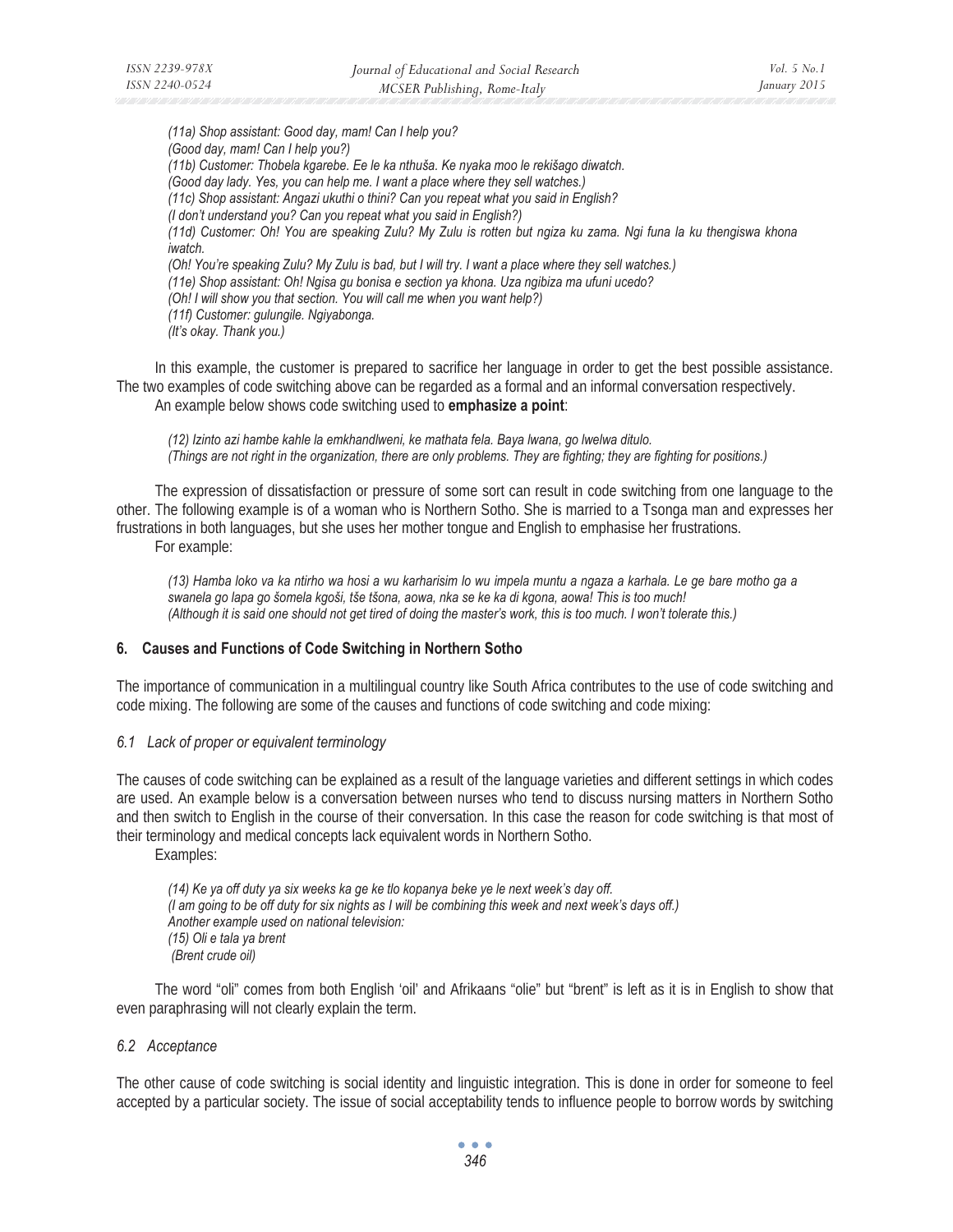to a more socially acceptable form of expression.

Examples:

A parents meeting that I once attended made me realise that I have lost touch with teaching learners in a classroom. Most teachers were members of a particular union and they used a particular lingo that identified them amongst us. This is what they once said:

*(16a) Comrade M, o a standa, nna ga ke stande because ke transferetswe head office. (Comrade M, are you available for nomination? I am not available for nominations (standing, I am not standing) because I have been transferred to head office.) (16b) Hao, comrade why o sa re botsa? Gape rena re be re lobiya wena gore o se kotame setulo sa bochairman.* 

*(Oh, comrade, why did you not tell us? We were lobbying for you to be a chairman.)* 

### *6.3 Social and identity function*

Code switching is often seen as functional when participants in a conversation are being social. A father will often code switch while having a social conversation with his teenage sons, yet it can be considered as a marked code switching because even if the relationship and the socialization are relaxed, they are not in the same social group, because of age difference. The function of code switching to establish a form of identity is often noted between teenagers, who are able to understand one another and the code switches that they make. The following example in Northern Sotho will substantiate:

*(17a) Father: Banenyana ba le ga se ba maemo a lena. Ga go bjalo? (Father: Those girls are not of your social level. Is that so?) (17b) Teenage son 1: Ee tate, e be e le ba maemo a godimo. (Teenage son 1: Yes daddy, they were of a high standard.) (17c) Father: Moloko o be a float ka biri ya gagwe ka sekhutlwaneng, o be a nagana gore I can't see him. (Father: Moloko was floating with his beer in the corner. He thought that I did not see him.) Teenage son 2: Aowa tate, ga se ke float ka biri mo lefelong leo throughout. Ke be ke na le Mokgadi. (17d) (Teenage son 2: No daddy, I did not float with my beer at that place throughout. I was with Mokgadi.) The word "floating" in this context means going around with a bottle of beer in his hand.* 

### *6.4 Code switching for confirmation*

This type of code switching occurs when someone is seeking some form of confirmation. The following example shows a conversation between colleagues whereby one seeks for a confirmation of what was said in a meeting about the due dates for submission of certain documents:

*(18a) MS: I was not in a meeting yesterday ene ke utlwa ba re re swanetše go nokela dikleimi tša rena before the 28th tša kgwedi ye.* 

*(I was not in a meeting yesterday and I heard that we should submit our claims before the 28th of this month.) (18b) RR: Yes, it is true. Ge o ka se dire bjalo ba ka se go patele. E bile ga ba sa nyaka to issue cheques. Ba re di costly for the university.* 

*(Yes, it is true. If you don't do that they won't pay you. They no longer want to issue cheques. They say it is too costly for the university.)* 

This code switching conversation serves as some form of confirmation of what should be done. MS wants to confirm what she has heard about submission of certain claim forms.

### *6.5 Expansion*

Code switching can be used to expand on a fact that, in another language, may be understood better by the recipient. For example:

*(19) Batho ga ba kwešiše ge motho a ratana le motho wa bong bja go swana le bja gagwe. Se se ra gore gay ge e le banna and lesbian ge e le basadi.* 

*(People don't understand when one is in love with someone of the same sex. This means gay if they are men and lesbians if they are women.)*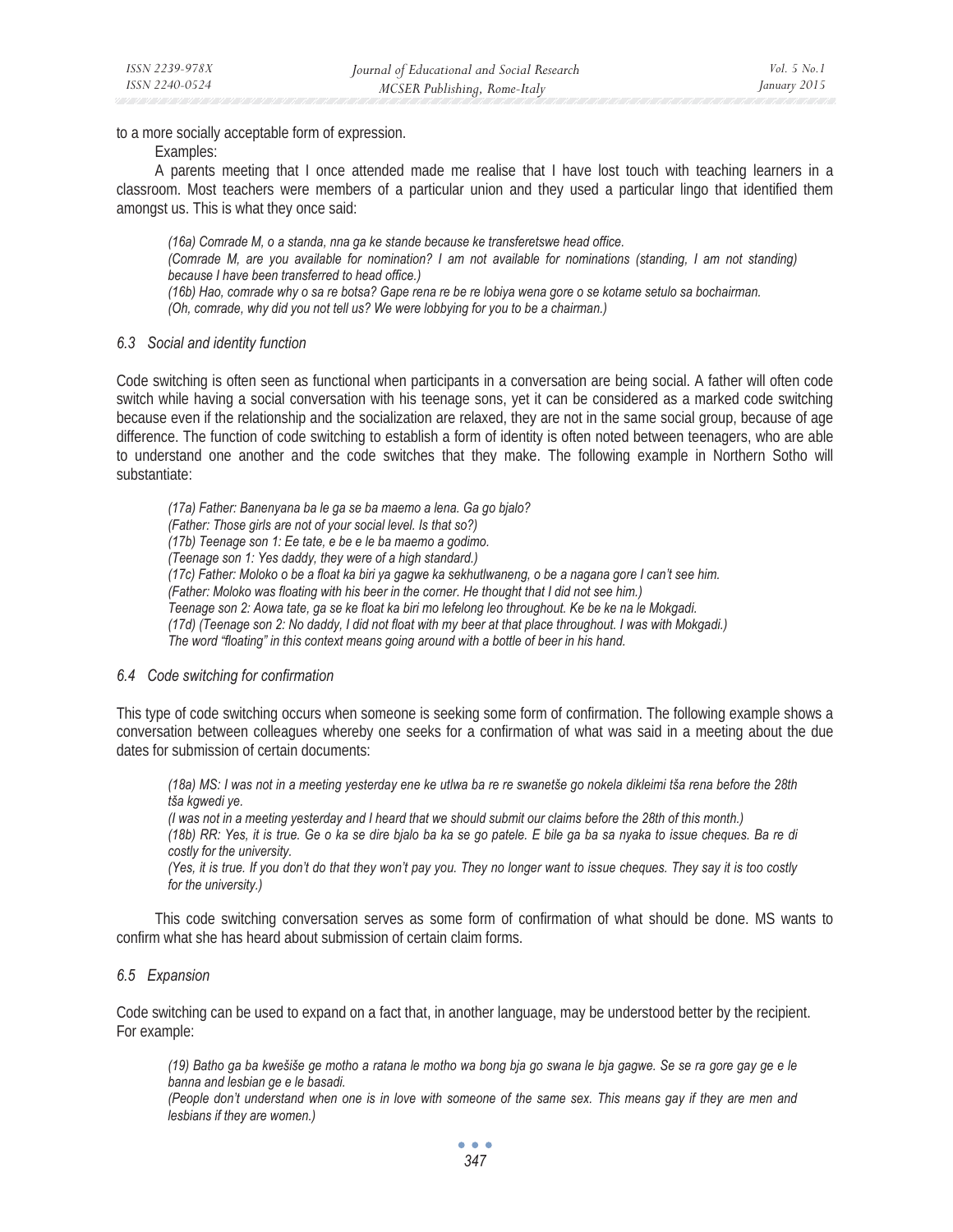### *6.6 Exclusion or to show expertise*

People code switch to exclude others in a conversation that is regarded for the ears of those who understand the lingua franca used at that point in time. In a multilingual society like South Africa, a certain group of people will code switch in order to exclude other people in their conversation.

For example:

*(20) Die bra o nagana gore ke bhari, ge a sa nyake go ngaya my nyoko. Ke a notšha gore o a rola. (This gentleman thinks I am a fool, when he does not want to pay me. I am aware that he is rich).* 

### **7. Conclusion**

In conclusion, there are many functions and reasons why people code switch or code mix. The following are some of the functions and reasons discussed in this paper:

- to bridge the gap in or lack of an appropriate terminology;
- to make communication possible between different cultures and language groups;
- for effective communication and to accommodate other language use in conversations with different people at different levels;
- to explain a point or yourself in another language as certain words or phrases are more suited in a specific language;
- to affirm one's identity and sometimes social status;
- to emphasise or confirm something.

Based on these points, it can be said that the use of code switching daily by many people consciously and unconsciously, still raise the question of what is code switching, because some people say it is code mixing while others say it is language alternation.

#### **References**

- Adendorf R. 1993. Code-switching amongst Zulu-speaking teachers and their pupils: its functions and implications for teacher education. *Southern African Journal of Applied Language Studies 2(1): 2-26.*
- Alvarez-Cáccamo C. 1998. "From 'Switching Code' to Code-switching': Towards a Reconceptualization of Communicative Codes." In Peter Auer (ed.) *Code-Switching in Conversation: Language, Interaction and Identity, 29-48. London: Routledge.*
- Alvarez-Cáccamo C. 2000. "Para um Modelo do 'Code-switching' e a Alternacia de Varedades Como Fenomenos Distintos: Dados do Discurso Galego-Potuges/Espanhol na Gliza" (Toward a Model of 'Code –switching' and the Alternation of Varieties as Distinct Phenomena: Data from Galician Portugues/Spanish Discourse in Galicia). Estudios de Sociolinguistica 1(1): 111-128.

Amuda A. 1989. *Attitudes to Code-switching: The Case of Yoruba and English.* Odu, New Series, No. 35.

- Atoye RO. 1994. Code-mixing, code-switching, Borrowing and Linguistic Competence: Some Conceptual Fallacies. In B. Adediran (ed.), *Cultural Studies in Ife.* Ile-Ife: The Institute of Cultural Studies.
- Auer P. and di Luzo A. (eds.) 1992. *The Contextualization of Language.* Amsterdam: John Benjamins.
- Auer P. 1995. " The Pragmatics of Code-Switching: A Sequential Approach." In Lesley Milroy and Peter Muysken (eds.) *One Speaker, Two Languages: Cross-disciplinary Perspectives on Code-Switching, 115-135.*
- Auer P. 1998*. Code-Switching in Conversation: Language, Interaction, and Identity*. London: Routledge.
- Belly RT. 1976. *Sociolinguistics: Goals, Approaches and Problems.* London: B.T. Bartsford Ltd.
- Bokamba E. 1989. *Are there Syntactic Constraints on Code-mixing?* World Englishes 8(3).
- Chandler Daniel 1994. *Semiotics for Beginners* [WWW document] URL http://www.aber.ac.uk/media/Documents/S4B/semiotic.html [22.10. 2012]
- Crystal D. 1987. *The Cambridge Encyclopedia of Language.* Cambridge University Press: Cambridge
- Finlayson R.and Slabbert,S. 1997. I'll meet you halfway with language: Code-switching within a South African urban context. In M. Putz (ed) *Language Choices: conditions, constraints, and consequences.* Amsterdam/Philadelphia: John Benjamins.
- Gumperz JJ. 1982. *Discourse Strategies.* Cambridge: Cambridge University Press.

Gumperz JJ. 1992. "Contextualization Revisited." In Auer, P. and di Luzo, A. (eds.) *The Contextualization of Language, 39-53.*  Amsterdam: John Benjamins.

- Hall Stuart ([1973] 1980): 'Encoding/decoding'. In Centre for Contemporary Cultural Studies (Ed.): *Culture, Media, Language: Working Papers in Cultural Studies, 1972-79* London: Hutchinson, pp. 128-38
- Hamers JF. and Blanc MHA. (2<sup>nd</sup> ed). 2000. *Bilinguality and Bilingualism.* Cambridge: Cambridge University Press.
- Hyme D. 1971. *On Communicative Competence.* Philadelphia: University of Pennsylvania Press.

McCombrink K. 2002. Code-switching, mixing, and convergence. In R Mesthrie (ed.) *Language in South Africa.* University Press